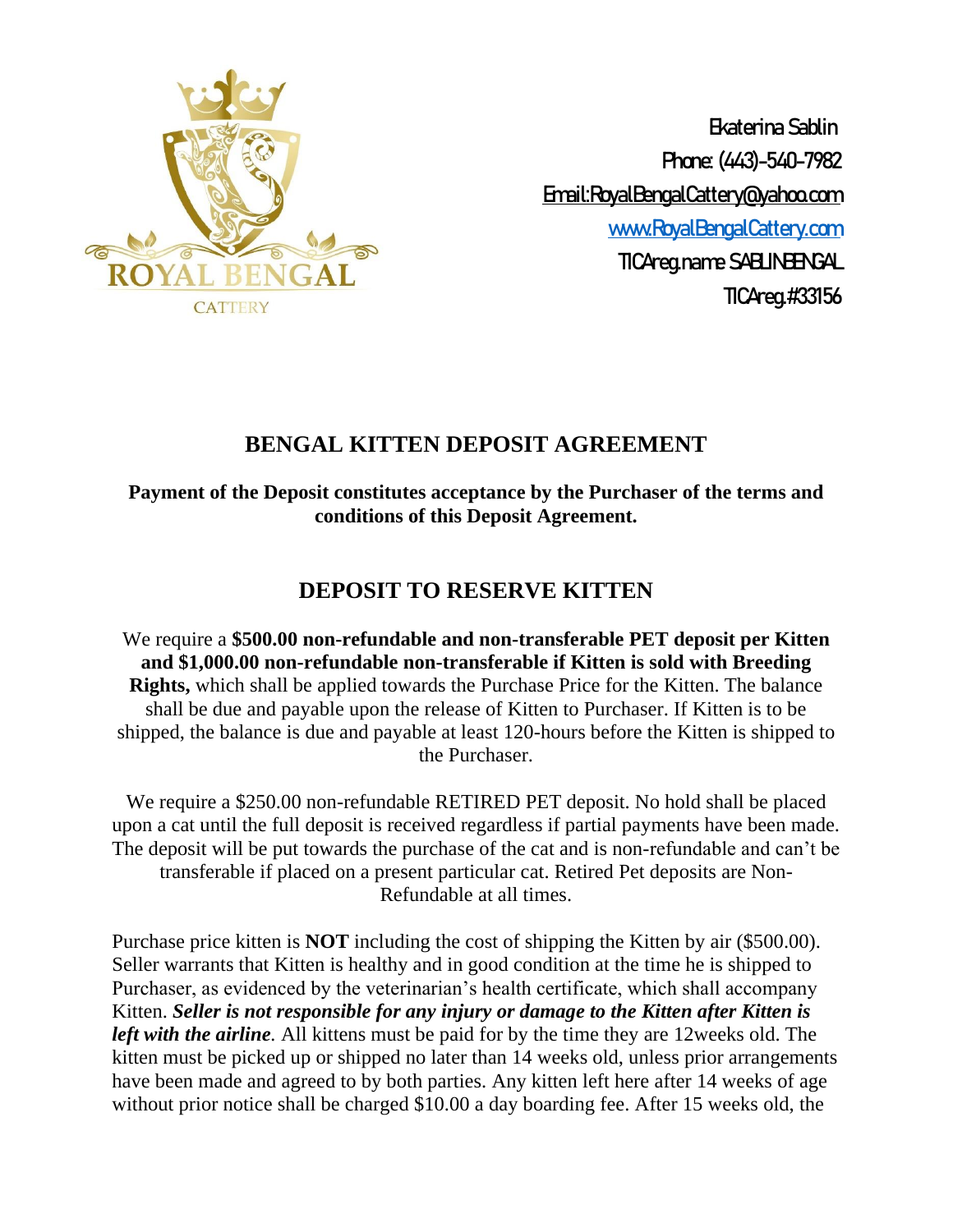kitten will be considered abandoned. The deposit will be forfeited and kitten shall be resold

## **[Note: If the deposit is paid by PayPal, Paypal may charge a fee. 3% If this fee is taken out of the amount we receive, the fee will be added to the balance owed.]**

The purpose of the Deposit is to ensure the Purchaser's intent to purchase the Kitten. The Deposit is non-refundable, should the Purchaser, for any reason, change his/her mind and decide not to buy a kitten. This is because the Kitten is being held only for the Purchaser and shall not be sold to any other buyer. A breach of this Agreement either verbal, written or through neglect or failure to communicate by the Purchaser can jeopardize the chances of placing the Kitten in a new home, as quickly as possible. For this reason, the Deposit is

non-refundable, to ensure Purchaser's commitment to purchase the Kitten, pay the balance by the date indicated above and accept delivery of the Kitten by that time or pay the boarding fee set forth below. However, the deposit may be applied towards a future Kitten. The deposit stays valid and may be used towards the purchase of another kitten from the Seller while the Seller remains in business. The Deposit shall be refunded to Purchaser if the Seller fails to make the Kitten available to the Purchaser for reasons including, but not limited to, the Kitten's mortality. However, Seller has the option of offering a replacement kitten of similar quality, which Purchaser may accept or decline.

#### **PURCHASE PRICE**

Purchaser may be given a price range for the Kitten upon payment of the deposit. Purchaser understands that the final price may not be set until Kitten is at least 4 weeks old. Once the final price has been determined, Seller will send Purchaser the Seller's contract for review. A copy of the Contract will be available for signature once Purchaser collects his/her Kitten. If the Kitten is being shipped, we require that the Contract be signed and sent back to us (via email is acceptable) prior to the Kitten being shipped.

#### **SELLER'S RIGHT OF REFUSAL**

Seller reserves the right to refuse to sell the Kitten to the Purchaser at any time prior to the Kittens' pickup or shipment, if, in Seller's opinion, the Kitten will be better suited at a different home or if Seller believes that Seller and Purchaser have a personality conflict. In that instance, Seller shall notify Purchaser in writing of its decision, the reasons for this decision, and Seller shall thereupon refund Purchaser's deposit, at which time, all agreements are null and void. Seller's decision to cancel the sale shall be motivated solely by the best interests of the Kitten and Seller's potential relationship with the Purchaser. In addition to ensuring that our Kitten will be going to the home best suited for him/her, our